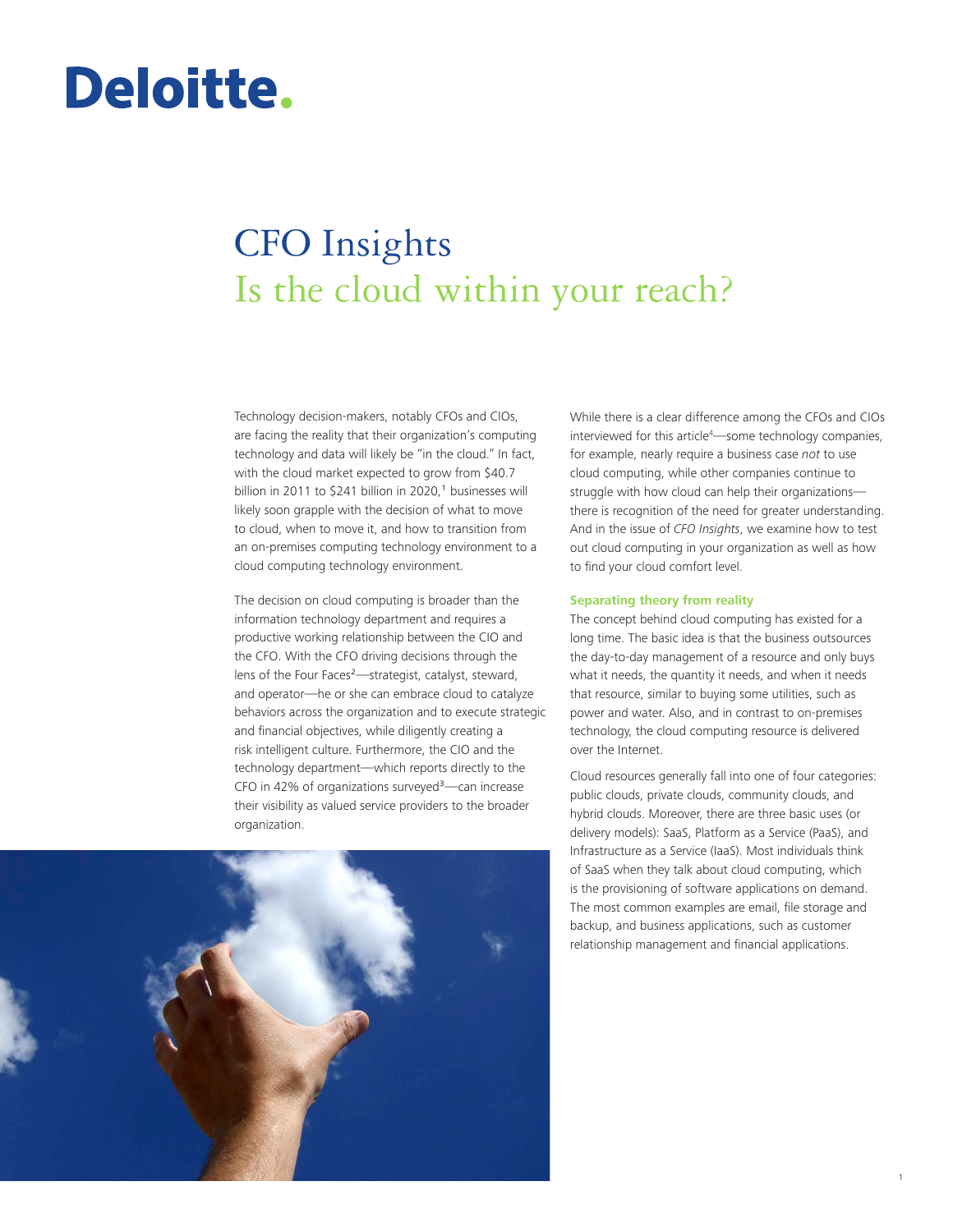There are other uses, however. For example, PaaS is often used by organizations for the development of new software applications without the need to acquire and install the hardware and operating system. IaaS is an option used to obtain hardware resources without the need to actually purchase those resources, and with the benefit of cancelling the use of those resources when they are no longer needed.

As with any initiative with notable uncertainty, however, most organizations will pilot the use of cloud computing with either low-risk projects, or projects in which the on-premises computing resources would not normally be available. In reality, though, organizations often discover that a number of business units are using unapproved cloud computing resources: business unit managers and employees opportunistically identify technology to meet their business needs and contribute to their ability to complete tasks. While many organizations do not penalize business units much, if any, for using unapproved cloud technology, the practice does raise several technology governance issues:

- What would happen in your organization with business units purchasing their own cloud computing technology to satisfy business needs?
- • Would you allow the creation of an "ends justifies the means" culture?
- Have you examined IT governance as it relates to cloud computing?
- Have you examined the risk exposure related to different tasks and incorporated this into IT governance?

# **How do you know when cloud is right for you?**

When evaluating an approved use of the cloud, the relative costs, benefits, and risks should be examined. The benefit cited most often in interviews with CIOs and CFOs is the agility that the cloud provides; businesses are not saddled with technology infrastructure and can react more quickly to change technology. Also, cloud computing is an operating expense, paid for as it is consumed, and does not require a significant capital investment in computing resources. There is a little concern for over/under buying, as there is dynamic provisioning of the computing resource.

There is also the potential for the reduction in IT support staff needed as the vendor of the SaaS cloud computing service maintains the hardware and software environments, and there is no need to "patch" the software locally when security or other performance updates are released. However, organizations will likely find that some type of local help desk support is valuable.

Another benefit companies cite is the ability to quickly respond to opportunities or competitive threats through the use of cloud computing. Still, interviewed CFOs and CIOs raised the following security concerns as they relate to SaaS:

- How do I know that my data is safe?
- How do I know where my data is stored?
- Is my data backed up? Will my data be able to be audited?
- What quarantees should the cloud vendor provide?

Another concern relates to vendor dependency and potential "end game" scenarios. For example, what does an organization do when and if it needs to move from one cloud technology provider to a different one? Other concerns are related to how cloud computing fits into the entire computing portfolio for the organization.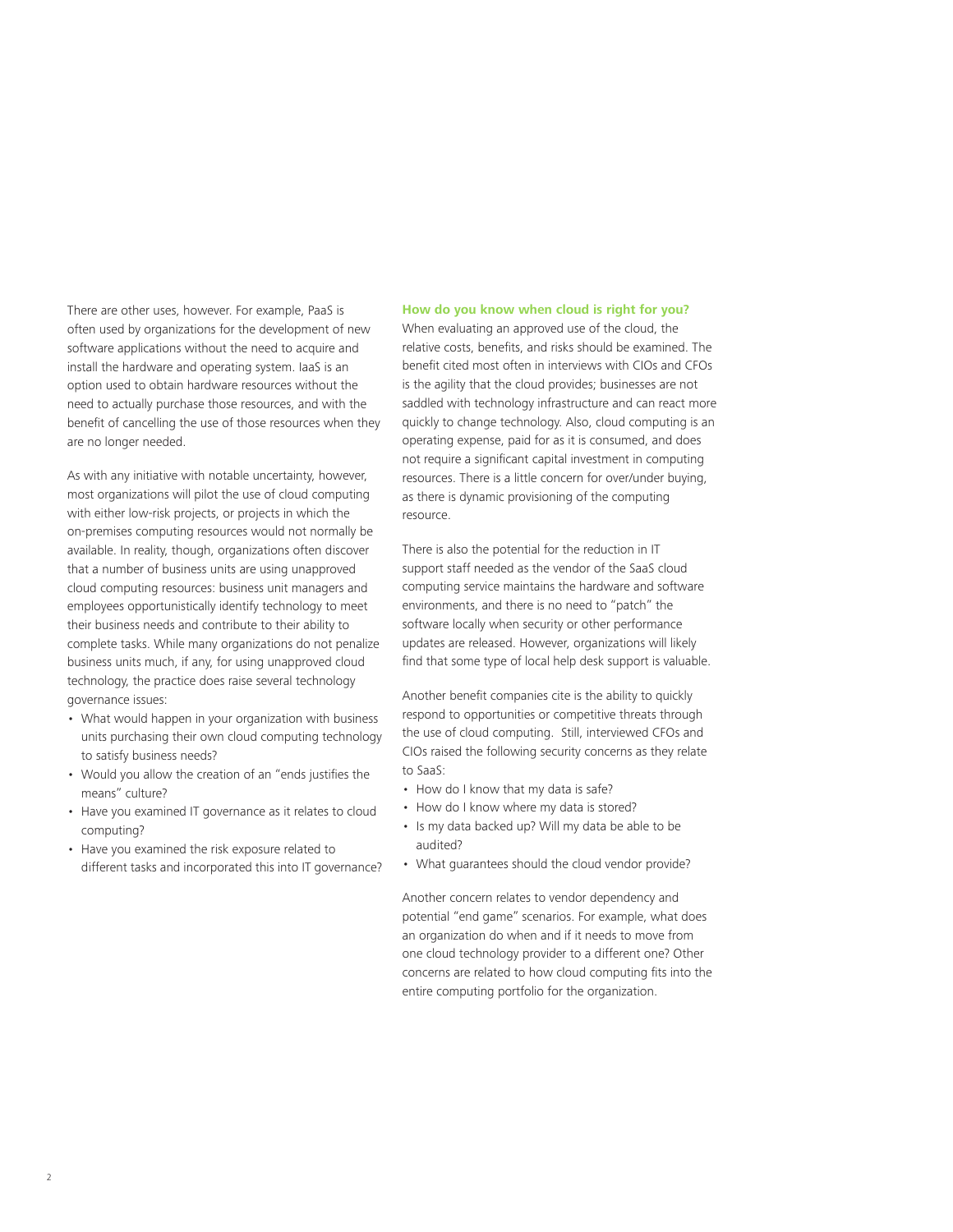On a positive note, CFOs and CIOs mentioned that cloud vendors are likely able to provide better security and guarantee higher levels of performance. This is the line of business for that vendor and as such, they hire employees who are experts in security and in their software. Those employees do not need to know how to operate multiple systems and software applications that are typically found in corporate environments. The vendor also has an economic stake in providing high-quality, secure, reliable services; if that cloud service fails, that vendor will quickly lose clients and revenue.

# **Finding your cloud comfort level**

The basic message for companies is to become comfortable with cloud computing. Determine what type of applications are candidates for the cloud and which will not be moved until the distant future. Initially, choose applications that have low risk associated with them, or choose those that have a business need that cannot be fulfilled using traditional computing services. One critical aspect is to ensure protection against various types of misfortunes, and to have contract service level and security agreements with the vendor and a contract for end-game scenarios. While these contractual agreements will not prevent problems, they may offer some type of recourse if problems do occur.

By assessing on-premises applications along three dimensions—customization required, process complexity, and application risk—decision-makers can perform a preliminary ordering of which applications to move to a cloud environment, and when.

- Customization required: The extent that software or technology customization is required to align with processes or to satisfy business requirements.
- Process complexity: The degree that organizational processes are inter-related with technology amplifies change management implications to moving to a different technology platform.
- Application risk: The consequences of "what could go wrong" and the sensitivity of the data that resides in the application. Risk aversion among decision-makers also plays a role with application risk.

The less prevalent these three dimensions are as they relate to technology applications, the earlier in the transition sequence a given application is for moving to a cloud environment.

CIOs' and CFOs' alignment through the cloud decision can help them decide where cloud is appropriate for their organization. The approach to determining whether cloud is appropriate involves assessing technology in the context of business purpose and risks. One recommendation is to start small and sample technologies with less risk and related influences on the business. Following the pilot approach and with greater comfort in the cloud, continue to shift the computing environment to cloud by using an appropriate assessment-based road map. For many organizations, technology does not keep up with the rate of change in business, which often results in an "ends justifies the means" culture. But with CFOs' and CIOs' evaluation of governance and how the availability of cloud technology can impact their organization, they can at least help their companies drive with the fog lights on.